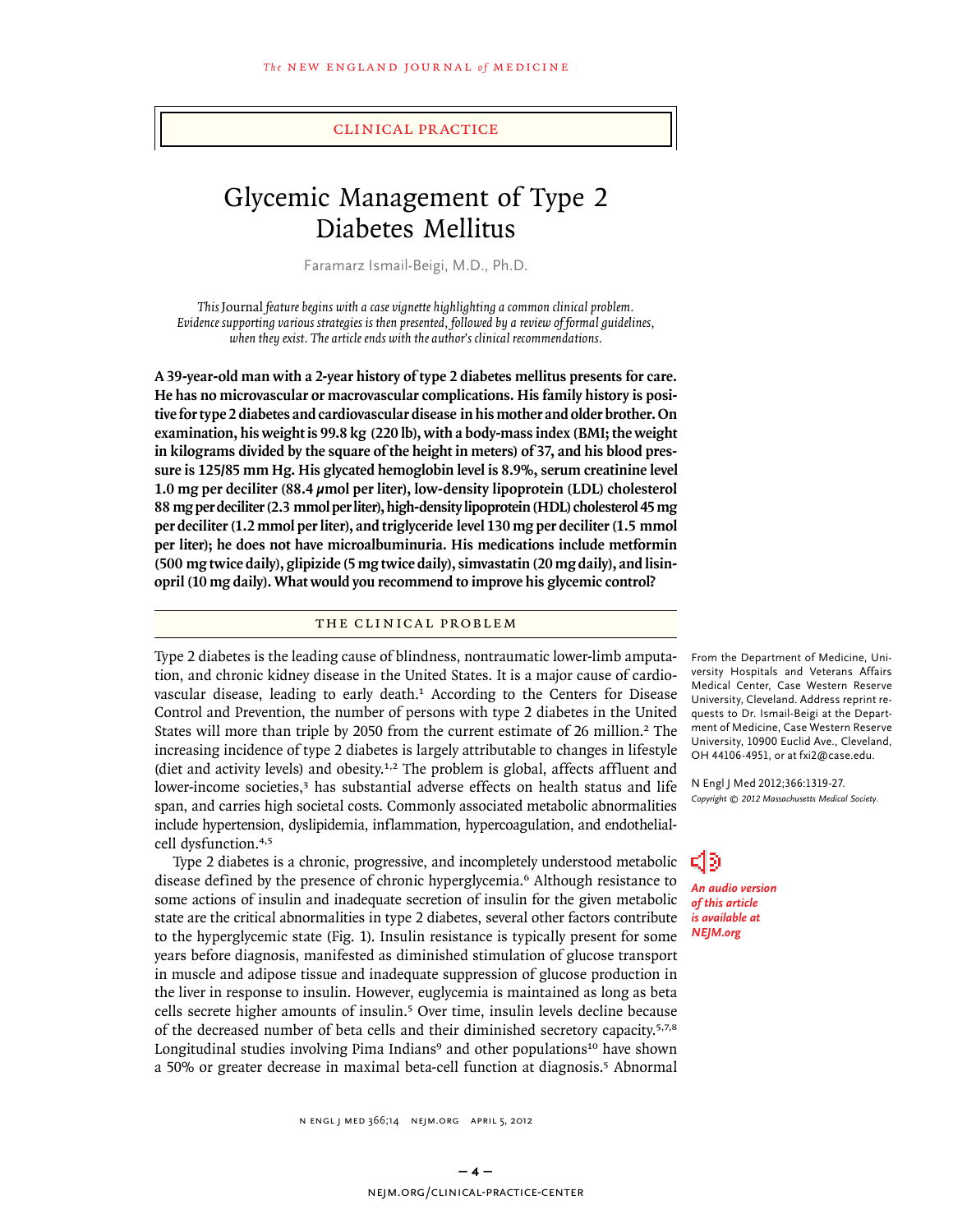#### **key Clinical points**

#### **Glycemic Control in Type 2 Diabetes Mellitus**

- Intensive glycemic control reduces the risk of microvascular complications of type 2 diabetes, but the effect of strict glycemic control on the risk of macrovascular disease (especially in well-established type 2 diabetes) is less certain.
- Psychosocial factors (e.g., motivation and capacity for self-care) and clinical factors (e.g., age, presence or absence of coexisting conditions, and presence or absence of a tendency toward hypoglycemia) should be considered in setting a target range of glycated hemoglobin for an individual patient.
- A near-normal glycemic target range (6.0 to 6.5%), if implemented safely, could be considered for otherwise healthy patients with recently diagnosed type 2 diabetes and a long life expectancy; more relaxed goals for the glycated hemoglobin level may be preferable in older patients with long-standing type 2 diabetes and cardiovascular disease.
- Lifestyle modification and metformin are recommended as initial therapies for most patients with type 2 diabetes.
- Several therapeutic agents are available when therapy in addition to metformin is needed to control glycemia, but evidence is lacking to support the choice of any one agent over another. Decisions should take into account cost, side effects, and long-term safety and effects on complications of diabetes.

postprandial suppression of glucagon secretion also occurs. Beta-cell failure is mediated by genetic factors and exposure to chronically elevated levels of blood glucose (glucotoxicity) and free fatty acids (lipotoxicity). Older age, amyloid fibrils in islets, and chronically high rates of insulin secretion also play mechanistic roles. The majority of genetic abnormalities that have been identified in patients with type 2 diabetes are related to betacell function.<sup>11</sup>

According to the American Diabetes Association, the diagnosis of type 2 diabetes is based on a glycated hemoglobin level of 6.5% or more, a fasting plasma glucose level of 126 mg per deciliter (7.0 mmol per liter) or more, or a 2-hour plasma glucose level of 200 mg per deciliter (11.1 mmol per liter) or more during an oral glucose-tolerance test.<sup>6</sup> The diagnosis can also be established by classic symptoms of hyperglycemia and a random plasma glucose level of 200 mg per deciliter or more. Test results require confirmation with the use of the above criteria, unless the diagnosis is obvious on the basis of the symptoms.<sup>6</sup>

#### STRATEGIES AND EVIDENCE

This article focuses on glycemic management in type 2 diabetes. However, glycemic control is only one facet of the multifactorial approach required for attempted control of all known risk factors for the development of cardiovascular and microvascular disease.<sup>12</sup>

## **Goals of Glycemic Control and Target Range for Glycated Hemoglobin**

The overall aim of glycemic management is to minimize long-term complications while avoiding severe hypoglycemic events. Results of large randomized trials involving patients with type 1 diabetes or newly recognized or established type 2 diabetes show that control of glycemia delays the onset and slows the progression of microvascular complications, including nephropathy, retinopathy, and neuropathy.13-18 Long-term follow-up of patients with newly diagnosed type 2 diabetes enrolled in the U.K. Prospective Diabetes Study (Current Controlled Trials number, ISRCTN75451837) showed a reduced risk of cardiovascular disease events 10 years after the end of the trial among patients who were initially randomly assigned to intensive glycemic management, as compared with conventional therapy (average glycated hemoglobin level, 7.0% vs. 7.9%).<sup>19</sup> Results of three trials involving older patients with established type 2 diabetes and a history of or risk factors for cardiovascular disease showed no reduction in total mortality or cardiovascular disease–related mortality associated with intensive lowering of glucose levels to near-normal levels with the use of multiple agents, as compared with standard glycemic control<sup>15,16,20</sup>; one of the studies showed increased mortality.<sup>20</sup> Moreover, intensive glycemic control was associated with higher rates of hypoglycemia and weight gain. Thus, the microvascular benefits that are derived from intensive glycemic control must be balanced against the risks.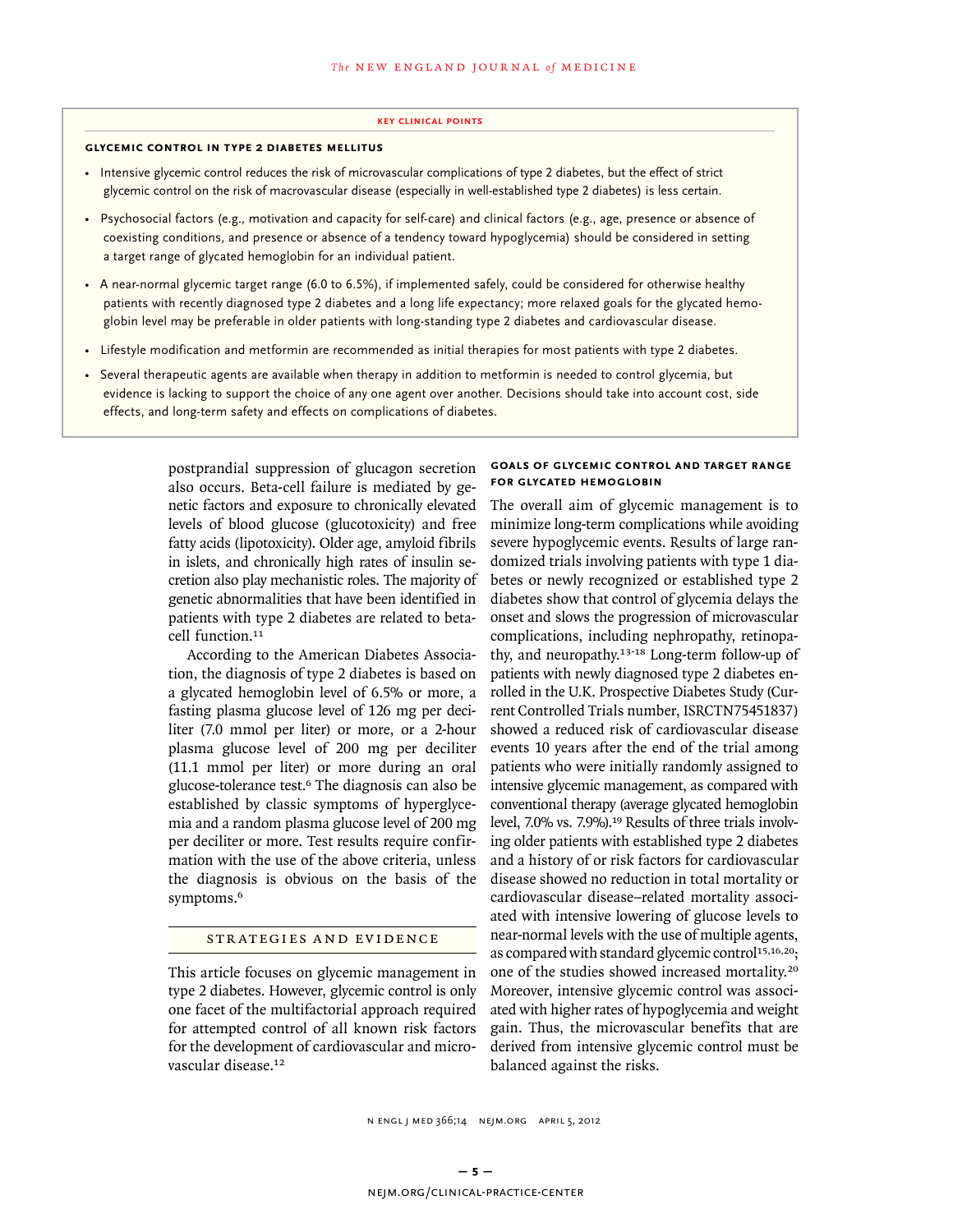

The first step in glycemic management is setting an appropriate glycemic target in each individual patient. Current guidelines specify glycated hemoglobin targets of less than 7.0% or less than  $6.5\%$ <sup>21,22</sup> However, the appropriateness of these goals varies according to clinical characteristics and psychosocial factors, including the patient's capacity for self-care and home support systems. Intensive glycemic control often requires a greater number and larger dosages of medications, resulting in an increase in adverse events and costs.

Figure 2 shows the influence of various patientspecific features on the selection of glycated hemoglobin targets.<sup>28</sup> In general, in patients with recently recognized type 2 diabetes and few or no complications (especially younger patients), a nearnormal glycemic target aimed at prevention of complications over many years of life can be suggested. In contrast, in older persons with cardiovascular disease or multiple risk factors for cardiovascular diseases, higher targets are often appropriate.15,16,28

## **General Treatment Considerations**

Whenever possible, patients should be involved in decision making regarding glycemic targets<sup>29,30</sup> and should be informed that the targets may require adjustment over time with changes in clinical or personal factors, such as the patient's experience with and acceptance of frequent selfmonitoring of blood glucose levels and his or her ability to identify and prevent hypoglycemic events. In general, the glycated hemoglobin level should be checked at least twice yearly.

Long-term maintenance of glycemic control ideally should involve a multidisciplinary approach, including nutrition counseling and visits with a diabetes nurse, certified diabetes educator, or both.<sup>6</sup> Educational programs that empower patients to become involved in their day-to-day glycemic management and education of health care providers are helpful.<sup>6</sup> Successful glycemic control at a reasonable cost has been reported with the use of telecommunication and computer-based information-transfer systems.31,32

## **Lifestyle Approaches**

Weight loss and exercise are important nonpharmacologic approaches to improving glycemic control (Fig. 1). The American Diabetes Association recommends a balanced diet that is rich in fiber, whole grains, and legumes; contains less than 7% saturated fat and reduced trans fats; and is limited in calories and foods with a high glycemic index.6,33 Exercise has an additive effect when combined with caloric restriction for glycemic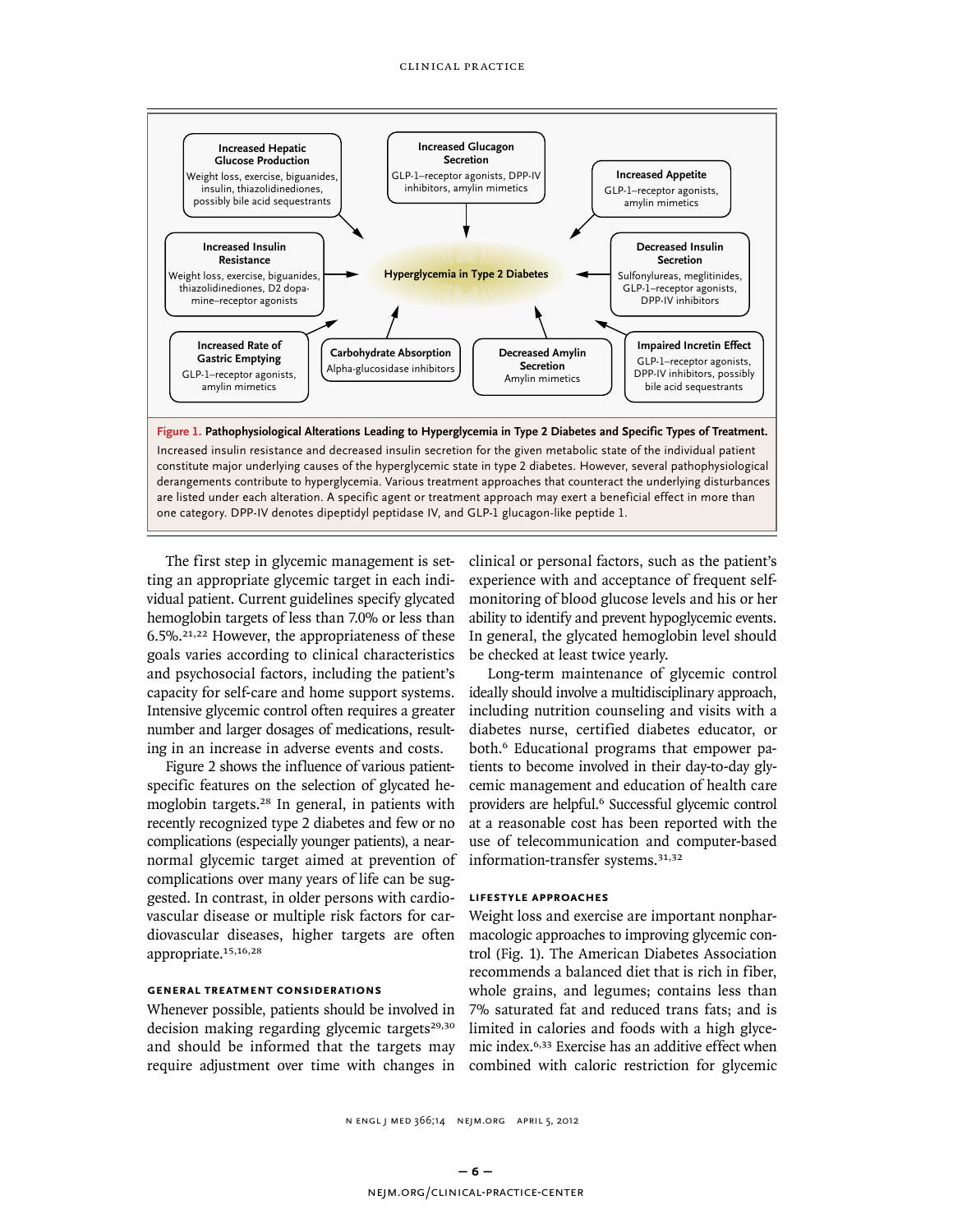|                                                                              | Glycated Hemoglobin Range    |                                                                                |
|------------------------------------------------------------------------------|------------------------------|--------------------------------------------------------------------------------|
| Most Intensive Level,<br>Approximately 6.0%                                  | <b>Factors</b>               | Least Intensive Level,<br>Approximately 8.0%                                   |
| Highly motivated,<br>adherent, knowledgeable,<br>strong self-care capability | Psychosocial considerations  | Less motivated, nonad-<br>herent, less knowledge,<br>weak self-care capability |
| Adequate                                                                     | Resources or support systems | Inadequate                                                                     |
| Low                                                                          | Risk of hypoglycemia         | High                                                                           |
| Short                                                                        | Duration of type 2 diabetes  | Long                                                                           |
| Long                                                                         | Life expectancy              | Short                                                                          |
| None                                                                         | Microvascular disease        | Advanced                                                                       |
| None                                                                         | Cardiovascular disease       | Established                                                                    |
| None                                                                         | Coexisting conditions        | Multiple, severe, or both                                                      |

#### **Figure 2. Suggested Goals for Glycemic Treatment in Patients with Type 2 Diabetes.**

Factors that should be considered in determining glycemic goals, including psychosocial limitations (e.g., depression, which is common in patients with type 2 diabetes<sup>23</sup>) and clinical factors, are shown. Characteristics listed in the column at the right warrant the most attention. Despite the strong positive correlation between glycated hemoglobin levels and mean blood glucose levels in populations, blood glucose levels vary at any given level of glycated hemoglobin and glycated hemoglobin values vary at any given blood glucose level.<sup>24</sup> Severe hypoglycemia in patients with type 2 diabetes and cardiovascular disease may lead to myocardial ischemia and may increase the risk of myocardial infarction, cardiac arrhythmias, or sudden death.25 The intensity of glucose control should be immediately relaxed by an average of approximately 45 to 60 mg per deciliter (glycated hemoglobin by approximately 1.5 to 2.0%  $)^{25}$  for several weeks after an unexplained severe hypoglycemic episode. More prolonged relaxation of glycemic goals should be considered after two or more episodes. Glycemic targets in patients with "hypoglycemia unawareness" should be relaxed for prolonged periods, pending the potential reversal of the condition.<sup>6</sup> Older patients with impaired cognitive function are prone to severe hypoglycemia, and such episodes may increase the risk of dementia.<sup>26,27</sup> In general, the older the patient and the longer the duration of the disease, the more established the atherosclerotic process and microvascular derangements, which usually signify less benefit from intensive glycemic treatment. In patients with severe coexisting conditions that could interfere with implementation of the management strategy, the goal is prevention of clinically significant glycosuria, water and electrolyte loss, infections, and the development of nonketotic hyperosmolar coma. Adapted from Ismail-Beigi.<sup>28</sup>

> control.6 Patients should be encouraged to engage in at least 150 minutes of moderate-intensity aerobic exercise per week.<sup>6</sup>

## **Pharmacotherapy**

Medications that are available for glycemic management of type 2 diabetes, $4,5,21,34-46$  their usual effects on the glycated hemoglobin level, and their major advantages and disadvantages are summarized in Table 1. Treatment options have greatly expanded in the past two decades. Available agents reduce glucose levels, often through a variety of mechanisms (Fig. 1).

#### *Agents That Improve Insulin Sensitivity*

Metformin is the cornerstone of type 2 diabetes treatment.4,21,34,40 By stimulating AMP-activated protein kinase, metformin reduces hepatic glucose production. It does not cause weight gain and may result in a slight weight loss, and it rarely causes hypoglycemia; gastrointestinal side effects may occur, especially if therapy is initiated at higher doses.

Thiazolidinediones (pioglitazone and rosiglitazone) are peroxisome proliferator–activated receptor  $\gamma$  activators that enhance insulin sensitivity in peripheral tissues and reduce hepatic glucose production.5,21 Although a randomized trial showed that rosiglitazone, as compared with metformin or a sulfonylurea as the only initial therapy, maintained glycemic control for a longer period,<sup>35</sup> the use of rosiglitazone is highly restricted in the United States (and was discontinued in Europe) owing to concern about an increased risk of myocardial infarction. This concern was based mostly on a meta-analysis of observational studies.<sup>44</sup> In a randomized study, pioglitazone was associated with a reduction in the secondary composite cardiovascular disease outcome but also with increased risks of edema and heart failure.<sup>43</sup>

## *Agents That Increase Circulating Insulin Levels*

Insulin is the most potent agent for reducing glycemia. By activating plasma-membrane receptors, it stimulates glucose uptake by responsive tissues and decreases hepatic glucose production. The use of insulin causes weight gain and may cause severe hypoglycemia.<sup>21</sup> Long-acting (basal) and shortand rapid-acting insulin formulations and combined formulations are available.

Sulfonylureas (e.g., glipizide) stimulate insulin release by closure of specific potassium channels on beta cells. Their use is associated with modest weight gain and hypoglycemia. Meglitinides (e.g., repaglinide) have actions similar to those of sulfonylureas but have a short duration of action (hours) and are most effective preprandially.

The Food and Drug Administration (FDA) has approved agents that increase blood glucagon-like peptide 1 (GLP-1) activity or levels and stimulate insulin secretion (in a glucose-dependent manner)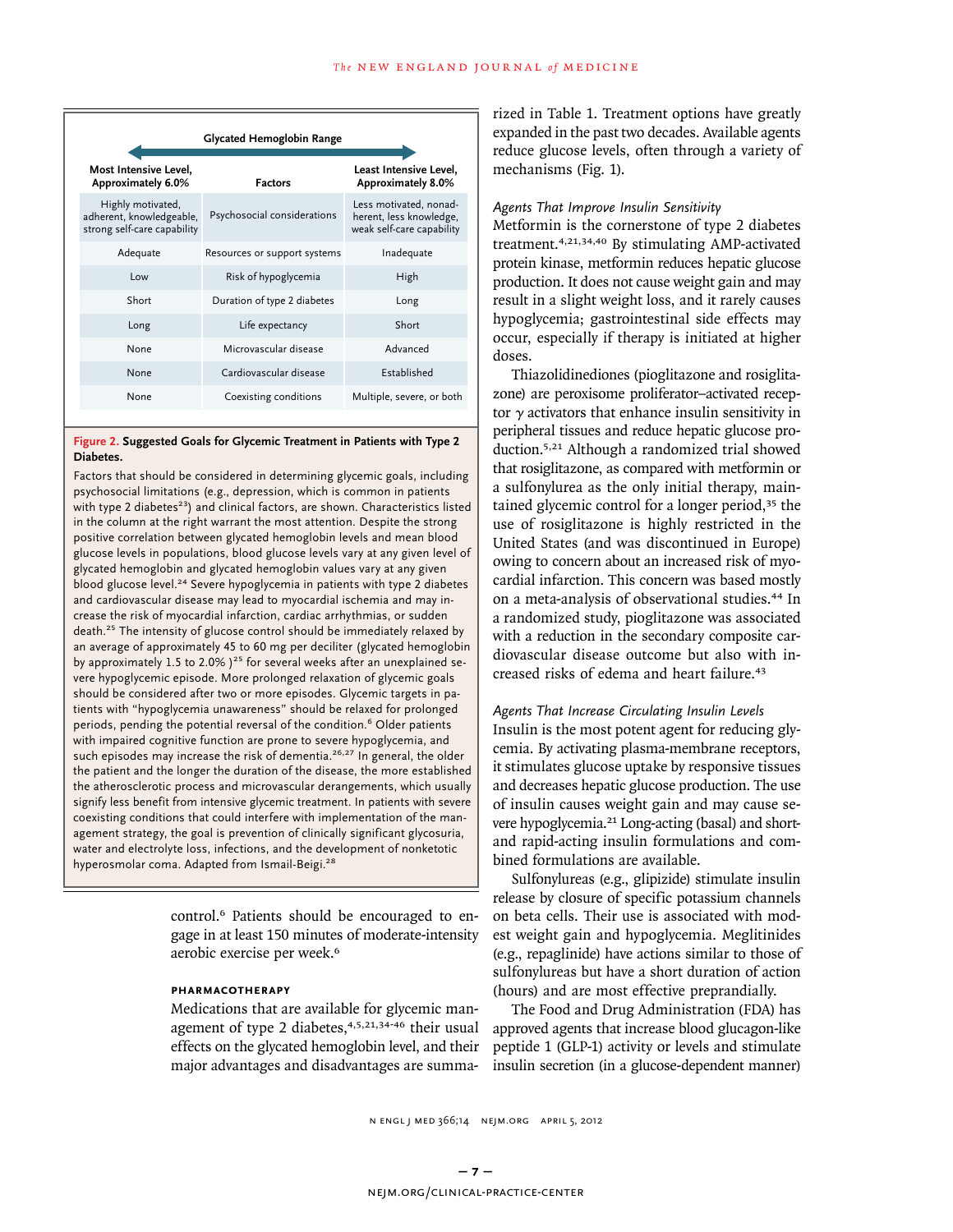while inhibiting glucagon secretion. GLP-1–receptor agonists (e.g., exenatide and liraglutide) are injectable agents that are structurally similar to endogenous GLP-1 and activate GLP-1 receptors in many tissues. Other effects include delayed gastric emptying and appetite suppression, typically resulting in a weight loss of approximately 2 to 4 kg (4.4 to 8.8 lb).<sup>21</sup> Dipeptidyl peptidase IV (DPP-IV) inhibitors (e.g., sitagliptin) are oral agents that inhibit the degradation of GLP-1 and result in modest elevations of circulating GLP-1 levels; they do not affect weight. Either class of agent may cause hypoglycemia if used with insulin or sulfonylureas. The long-term safety of these agents (including their potential for causing pancreatitis), as well as their effects on the risk of cardiovascular disease, are unknown.

## *Other Agents*

Other FDA-approved agents are used less frequently because of the smaller reductions in glycated hemoglobin levels (typically, approximately 0.6%) and, in some cases, side effects (Table  $1$ ).<sup>21</sup> Alpha-glucosidase inhibitors (e.g., acarbose) interfere with the digestion of glucose polymers, thereby decreasing carbohydrate absorption; a high frequency of gastrointestinal side effects limits their use. The bile acid sequestrant colesevelam reduces hepatic glucose production and increases incretin levels by unknown mechanisms; it also reduces LDL cholesterol levels. The dopamine agonist bromocriptine activates D2 dopamine receptors and increases insulin sensitivity by unknown mechanisms; a rapid-release form was approved by the FDA for this indication. Pramlintide, an amylin mimetic, is an injectable agent that stimulates receptors for amylin. It suppresses glucagon secretion, delays gastric emptying, and decreases appetite.

#### **Strategies for Implementation**

Of the various strategies for glycemic control, lifestyle modification and metformin are preferred and are cost-effective.<sup>21,34,38,40</sup> Patients with chronically high levels of glycated hemoglobin (approximately 9.0%) are unlikely to have adequate glycemic control with metformin alone, and in patients with clinically significant hyperglycemia (blood glucose level, >300 mg per deciliter [>16.7 mmol per liter]; glycated hemoglobin level, >10%), initial insulin therapy should be considered. If metformin monotherapy cannot be used, other oral agents (e.g., a sulfonylurea, a DPP-IV inhibitor, or pioglitazone) or a GLP-1–receptor agonist can be administered. Over time, additional medications become necessary for glycemic control. A logical strategy is to consider agents with complementary mechanisms of action (Fig.  $1$ ).<sup>5,21</sup> Combinations that are effective in reducing glycemia include metformin plus another oral agent, a GLP-1– receptor agonist, or long-acting insulin.21,34,38,46 However, strong evidence is lacking to support any one particular second agent over another.

Perhaps because of the reluctance of patients and providers, insulin is generally added much later than medically indicated.<sup>21</sup> The recent introduction of disposable pen devices may make insulin therapy more acceptable to patients.<sup>42</sup> Initiation of insulin therapy with the use of a single dose of basal (long-acting) insulin, preferably at bedtime (starting with approximately 10 units and increasing by 2 to 3 units every several days) can reduce the glycated hemoglobin level by 1.5 to 2.0% or more.<sup>21,36</sup> If glycemia is not controlled, a dose of rapid-acting insulin can be added at the largest meal. Premixed "biphasic insulin" preparations, typically administered before breakfast and dinner, or basal insulin plus rapid-acting insulin ("basal-bolus") therapy before a meal can also be considered. Lower glycated hemoglobin levels are obtained with the use of biphasic or basal-bolus regimens but at the expense of a greater likelihood of hypoglycemia and weight gain.36,39

## **Surgical Approaches to Glycemic Control**

Long-term observational studies have shown considerable improvements in glycemic control, as well as improvements in associated cardiovascular risk factors and a reduced risk of cardiovascular disease,<sup>47</sup> among patients who have undergone bariatric surgery (laparoscopic adjustable gastric banding or Roux-en-Y gastric bypass), as compared with obese patients who have not undergone surgery. Benefits have been noted particularly among very obese persons with a shorter duration of type 2 diabetes and in association with procedures that limit the absorptive surface (bypass surgery).<sup>48</sup> Bariatric surgery is increasingly used in patients with type 2 diabetes who are obese but not morbidly obese. The results of two recently published randomized trials of bariatric surgery involving patients with type 2 diabetes (one of which included patients with a BMI of <35) showed significant improvement in glyce-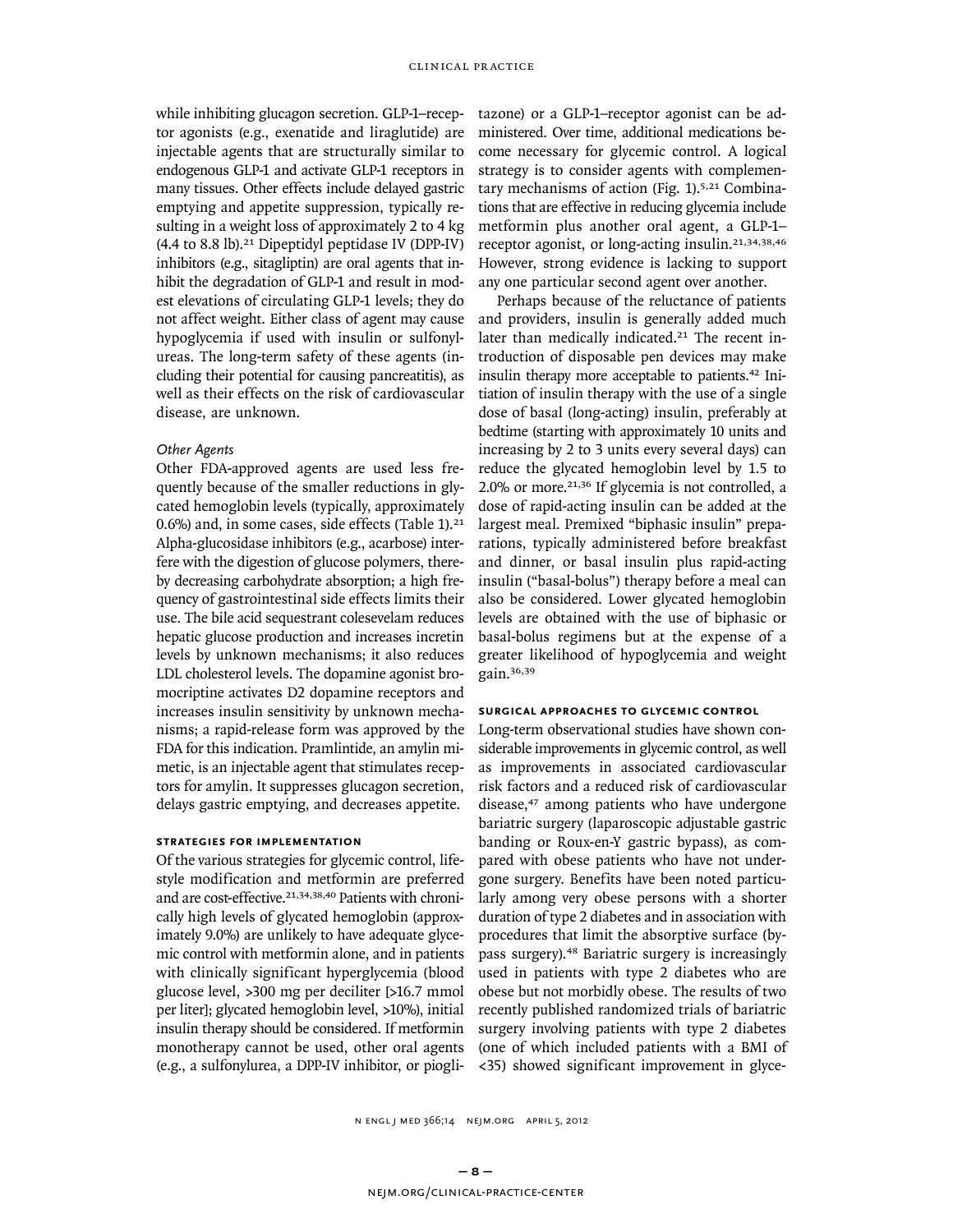|                                             | Table 1. Pharmacologic Agents for Glycemic Contr                                                    | ol in Patients with Type 2 Diabetes.*                        |                                                                                                                                                                                                       |                                                                                                                                                                                                                                                                    |               |
|---------------------------------------------|-----------------------------------------------------------------------------------------------------|--------------------------------------------------------------|-------------------------------------------------------------------------------------------------------------------------------------------------------------------------------------------------------|--------------------------------------------------------------------------------------------------------------------------------------------------------------------------------------------------------------------------------------------------------------------|---------------|
| Class                                       | Agent (Brand Name)                                                                                  | <b>Expected Reduction</b><br>Hemoglobin Level<br>in Glycated | Advantages                                                                                                                                                                                            | Disadvantages                                                                                                                                                                                                                                                      | Cost          |
| <b>Dral</b>                                 |                                                                                                     | $\%$                                                         |                                                                                                                                                                                                       |                                                                                                                                                                                                                                                                    |               |
| Biguanide                                   | Metformin (Glucophage)                                                                              | $1.0 - 2.0$                                                  | events j'; some weight loss in most<br>Extensive clinical experience; hypogly-<br>cemia rare; improved lipid profile;<br>decreased cardiovascular disease<br>patients                                 | serum creatinine level of $\geq$ 1.5 mg/dl<br>and women with a serum creatinine<br>increased risk, such as men with a<br>acidosis rare (avoid in patients at<br>level of $\geq$ 1.4 mg/dl); vitamin $B_{12}$<br>Gastrointestinal intolerance; lactic<br>deficiency | Low (generic) |
| Sulfonylurea                                | (Glucotrol),§ gliclazide<br>(Diamicron),§ glimepiride (Amaryl)<br>Glyburide (Diabeta), glipizide    | $1.0 - 1.5$                                                  | Extensive clinical experience                                                                                                                                                                         | Hypoglycemia; less durability; weight<br>gain                                                                                                                                                                                                                      | Low (generic) |
| Meglitinide                                 | Nateglinide (Starlix), repaglinide<br>(Prandin)                                                     | $0.5 - 1.0$                                                  | ance, glucose-dependent postprandial<br>Short duration of action, hepatic clear-<br>action                                                                                                            | Low efficacy, hypoglycemia in some<br>patients, weight gain                                                                                                                                                                                                        | High          |
| Thiazolidinedione                           | pioglitazone<br>Rosiglitazone (Avandia),<br>(Actos)                                                 | $0.5 - 1.4$                                                  | than that of metformin or sulfonylurea,<br>improved lipid profile, some evidence<br>atherosclerosis (with pioglitazone)<br>Hypoglycemia rare, more durable effect<br>of beneficial effect on coronary | and cardiovascular events (with rosig-<br>litazone) ; use of rosiglitazone highly<br>increased risk of long-bone fractures<br>and potential risk of bladder cancer<br>Edema, heart failure, weight gain,<br>restricted                                             | High          |
| DPP-IV inhibitor                            | Saxagliptin (Onglyza), linagliptin<br>(Tradjenta), vildagliptin (Galvus),§<br>sitagliptin (Januvia) | $0.5 - 0.8$                                                  | Hypoglycemia rare, infrequent side<br>ettects                                                                                                                                                         | Less efficacy than GLP-1-receptor ago-<br>nists, angioedema, unknown long-<br>term safety, risk of pancreatitis                                                                                                                                                    | High          |
| Alpha-glucosidase<br>inhibitor              | Miglitol (Glycet), voglibose (Volix), §<br>acarbose (Precose)                                       | $0.5 - 0.9$                                                  | hypoglycemia rare, possible decrease<br>Decreased level of postprandial glucose,<br>in risk of cardiovascular disease<br><b>events**</b>                                                              | Flatulence, diarrhea                                                                                                                                                                                                                                               | Moderate      |
| Bile acid sequestrant                       | Colesevelam (Welchol)                                                                               | 0.5                                                          | Lowering of LDL cholesterol level; hypo-<br>glycemia rare                                                                                                                                             | Gastrointestinal side effects, including<br>constipation; low efficacy; only<br>approved agent in class                                                                                                                                                            | High          |
| D <sub>2</sub> dopamine-receptor<br>agonist | Bromocriptine, rapid release<br>(Cycloset)                                                          | 0.5                                                          | Hypoglycemia rare                                                                                                                                                                                     | Low efficacy; gastrointestinal side effects,<br>including nausea; fatigue; dizziness;<br>rhinitis; only rapid-release agent<br>approved                                                                                                                            | High          |
| Injectable                                  |                                                                                                     |                                                              |                                                                                                                                                                                                       |                                                                                                                                                                                                                                                                    |               |
| GLP-1-receptor agonist                      | Exenatide (Byetta), exenatide once<br>weekly (Bydureon), liraglutide<br>(Victoza)                   | $0.5 - 1.5$                                                  | Hypoglycemia rare, weight loss in most<br>patients; possible protective cardio-<br>vascular effects                                                                                                   | exenatide); unknown long-term safety<br>atitis, thyroid C-cell hyperplasia, and<br>tumors (with liraglutide and weekly<br>Nausea and vomiting; risks of pancre-                                                                                                    | High          |

# *The* NEW ENGLAND JOURNAL of MEDICINE

**– 9 –** nejm.org/clinical-practice-center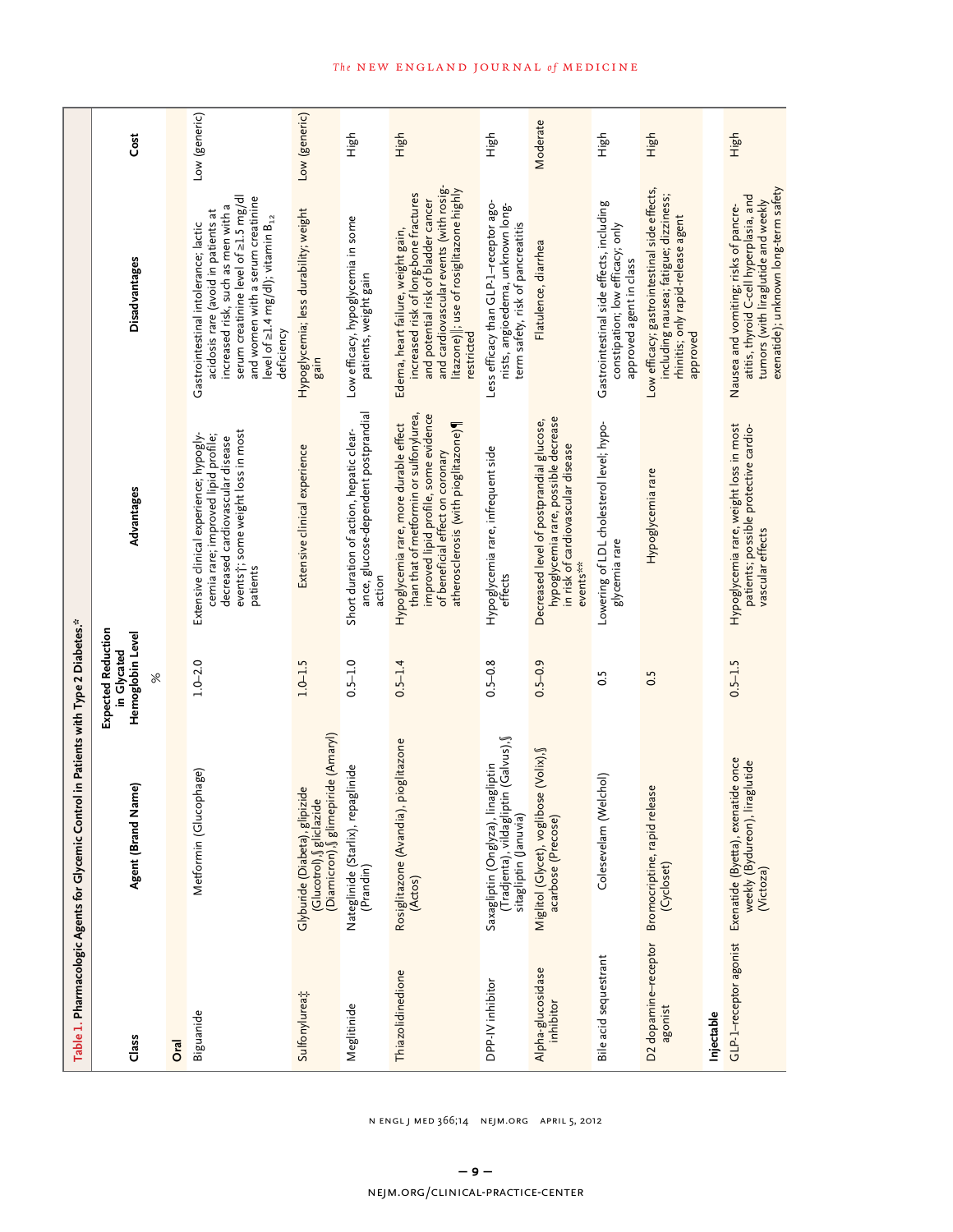|   | Amylin analogue      | Pramlintide (Symlin)                                                                                                                                                                                                                                                                                                                             | $0.5 - 1.0$ | Weight loss in most patients, control<br>of postprandial glycemia | poglycemia with insulin use, unknown<br>Nausea and vomiting, modest effect, hy-<br>long-term safety                                                                                                                                                               | Нigh                 |
|---|----------------------|--------------------------------------------------------------------------------------------------------------------------------------------------------------------------------------------------------------------------------------------------------------------------------------------------------------------------------------------------|-------------|-------------------------------------------------------------------|-------------------------------------------------------------------------------------------------------------------------------------------------------------------------------------------------------------------------------------------------------------------|----------------------|
|   | Insulin              | glulisine (Apidra), lispro (Humalog);<br>Short-acting: human insulin (Novolin R<br>(Lantus); mixed insulin preparations<br>Hagedorn (Novolin N or Humulin<br>or Humulin R), aspart (Novolog),<br>N), detemir (Levemir), glargine<br>protamine<br>long-acting: neutral                                                                            | $1.0 - 2.5$ | Large effect in all patients                                      | Hypoglycemia, weight gain                                                                                                                                                                                                                                         | Moderate<br>high<br> |
| × | density lipoprotein. | The use of metformin in a trial involving obese patients with newly recognized type 2 diabetes was associated with a reduction in cardiovascular disease events. <sup>14</sup><br>In an observational study, the use of sulfonylureas was associated with decreased renal function. $^{41}$<br>This agent is not available in the United States. |             |                                                                   | Data are from Tahrani et al.,* DeFronzo, <sup>s</sup> Nathan et al., <sup>21</sup> Bolen et al., <sup>34</sup> Bolen et al., <sup>34</sup> and Gerstein et al., <sup>34</sup> GPP-IV denotes dipeptidyl peptidase IV, GLP-1 glucagon-like-peptide-1, and LDL low- |                      |
|   |                      |                                                                                                                                                                                                                                                                                                                                                  |             |                                                                   | In randomized studies, pioglitazone, as compared with glimepiride, was associated with a reduction in cardiovascular disease outcomes <sup>43</sup> and a decrease in the progression of coro-                                                                    |                      |

The use of rosiglitazone is highly restricted in the United States (and has been discontinued in Europe), predominantly on the basis of a meta-analysis.44<br>The use of this agent in patients with impaired glucose tolerance h ∥ The use of rosiglitazone is highly restricted in the United States (and has been discontinued in Europe), predominantly on the basis of a meta-analysis.44 \*\* The use of this agent in patients with impaired glucose tolerance has been associated with reduced cardiovascular disease events.45nary atherosclerosis.<sup>37</sup> nary atherosclerosis.<sup>37</sup>

mia at follow-up 1 to 2 years postoperatively.<sup>49,50</sup> Weight loss in some patients is minimal and may not be sustained; data on the long-term effects of these procedures are lacking.

## AREAS OF UNCERTAINTY

The underlying cause or causes of accelerated cardiovascular disease in type 2 diabetes and the effects of glycemic control on this process remain incompletely understood. Whereas intensive glycemic control clearly reduces the risk of microvascular complications, its effect (measured as the glycated hemoglobin level, a surrogate marker) on outcomes of cardiovascular disease is less certain. A better understanding of the factors underlying the large variations in insulin resistance and betacell number and function in healthy persons is needed for the development of strategies to prevent and treat type 2 diabetes; data are lacking on treatments that preserve beta-cell function.51,52 Although there is general agreement on the firstline use of metformin in most patients with type 2 diabetes, evidence is lacking to inform the most appropriate choice of second-line agents. Devices such as continuous glucose-monitoring systems (to ascertain glycemic patterns over a period of a few days) and insulin pumps are increasingly used in patients with type 2 diabetes who require insulin, but data on the benefits and risks of these devices are lacking. Mechanisms underlying the impressive effects of bariatric surgery on glycemic control warrant further exploration. Finally, the long-term safety of GLP-1–receptor agonists, DPP-IV inhibitors, and other newer agents and their effects on diabetic complications, including cardiovascular disease, need to be determined.

## Guidelines

The American Diabetes Association, the European Association for the Study of Diabetes, and other organizations have published guidelines for glycemic control in patients with type 2 diabetes.6,21,29,30,53,54 All these guidelines specify that glycemic goals should be individualized (with some placing particular emphasis on psychosocial factors in setting goals),<sup>29,30</sup> and all advocate lifestyle modifications and metformin as first-line therapy, though they differ in their subsequent recommendations. A joint statement by the American Diabetes Association and the European Association

 $=$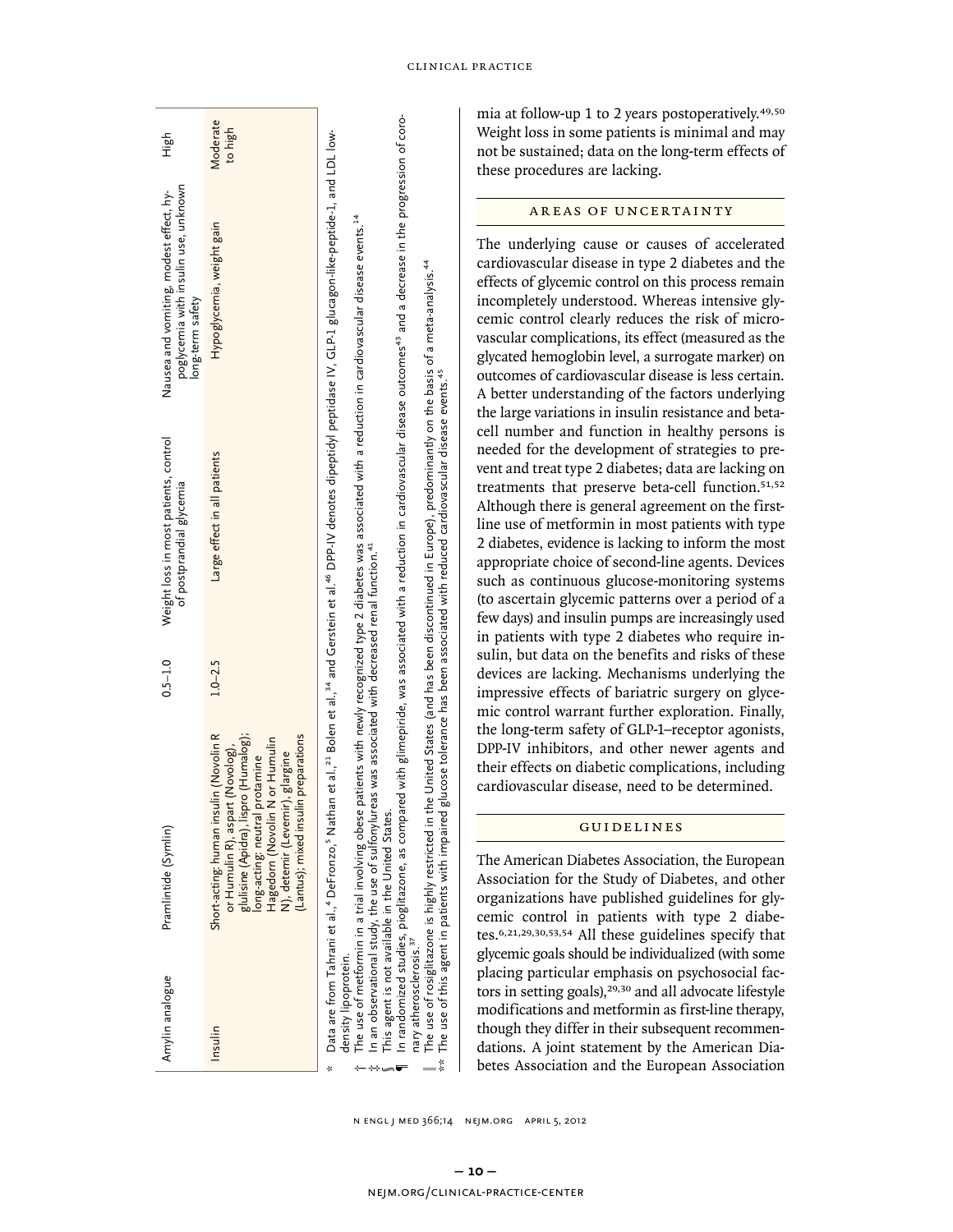for the Study of Diabetes recommends that for patients with glycemia that is not adequately controlled with lifestyle changes and metformin, "wellvalidated" therapies, including sulfonylureas or basal insulin, should be used, followed by more intensive insulin therapy, as needed $21$ ; pioglitazone, GLP-1 agonists, and other medications discussed above are considered "less-well-validated" options. The recommendations in this article are generally concordant with these guidelines.

## CONCLUSIONS AND **RECOMMENDATIONS**

The patient in the vignette is relatively young and has a recent diagnosis of type 2 diabetes with inadequately controlled glycemia and a family history of type 2 diabetes and cardiovascular disease. The major goals of treatment should be to prevent microvascular and macrovascular complications over a period of many years, given his long life expectancy. His blood pressure and lipid levels are well controlled. I would discuss with him the risks associated with hyperglycemia and the benefits of glycemic control, and I would assess his capacity and willingness to self-monitor his blood glucose levels. In the absence of any apparent contraindications to targeting a normal or near-normal glycemic range, I would recommend a target glycated hemoglobin level of 6.0 to 6.5% (if it can be implemented safely). I would full text of this article at NEJM.org.

also recommend an exercise program (preferably at least 150 minutes per week) and encourage him to follow a diet that is low in fat, carbohydrates, and salt and high in grains and fiber, with the aim of gradual weight loss (perhaps 4.5 to 6.8 kg [10 to 15 lb] over the next year). I would increase the dose of metformin to 2000 mg daily while diet and exercise are actively pursued.

If these approaches are effective, it may be possible to decrease or discontinue glipizide. If the glycated hemoglobin level remains high, it is unlikely that the addition of another oral agent would reduce the glycated hemoglobin level from approximately 9% to near-normal levels. Although data are currently insufficient to guide the most appropriate choice among additional therapies, I would recommend adding long-acting insulin at bedtime or a GLP-1–receptor agonist to his regimen. Although some clinicians would consider the discontinuation of glipizide, I favor its continuation, at least initially. Basal insulin is effective and less expensive, but it is associated with hypoglycemia and weight gain. GLP-1–receptor agonists have the advantage of causing weight loss in most patients. They rarely cause hypoglycemia but are more costly than basal insulin, and data are lacking on their long-term safety.

Dr. Ismail-Beigi reports receiving consulting fees from Eli Lilly and owning stock in Thermalin Diabetes. No other potential conflict of interest relevant to this article was reported.

Disclosure forms provided by the author are available with the

#### **References**

**1.** Emerging Risk Factors Collaboration. Diabetes mellitus, fasting blood glucose concentration, and risk of vascular disease: a collaborative meta-analysis of 102 prospective studies. Lancet 2010;375:2215- 22. [Erratum, Lancet 2010;376:958.]

**2.** Centers for Disease Control and Prevention. National diabetes fact sheet: national estimates and general information on diabetes and prediabetes in the United States, 2011. Atlanta: Department of Health and Human Services, Centers for Disease Control and Prevention, 2011 (http://www.cdc.gov/diabetes/pubs/pdf/ ndfs\_2011.pdf).

**3.** Narayan KM, Ali MK, Koplan JP. Global noncommunicable disease — where worlds meet. N Engl J Med 2010;363: 1196-8.

**4.** Tahrani AA, Bailey CJ, Del Prato S, Barnett AH. Management of type 2 diabetes: new and future developments in treatment. Lancet 2011;378:182-97.

**5.** DeFronzo R. From the triumvirate to the ominous octet: a new paradigm for the

treatment of type diabetes mellitus. Diabetes 2009;58:773-95.

**6.** American Diabetes Association. Standards of medical care in diabetes — 2012. Diabetes Care 2012;35:Suppl 1:S11-S63.

**7.** Butler AE, Janson J, Bonner-Weir S, Ritzel R, Rizza RA, Butler PC. Beta-cell deficit and increased beta-cell apoptosis in humans with type 2 diabetes. Diabetes 2003;52:102-10.

**8.** Rahier J, Guiot Y, Goebbels RM, Sempoux C, Henquin JC. Pancreatic beta-cell mass in European subjects with type 2 diabetes. Diabetes Obes Metab 2008;10: Suppl 4:32-42.

**9.** Weyer C, Bogardus C, Mott DM, Pratley RE. The natural history of insulin secretory dysfunction and insulin resistance in the pathogenesis of type 2 diabetes mellitus. J Clin Invest 1999;104:787-94.

**10.** U.K. Prospective Diabetes Study Group. U.K. prospective diabetes study 16: overview of 6 years' therapy of type II diabetes: a progressive disease. Diabetes 1995;44: 1249-58. [Erratum, Diabetes 1996;45:1655.]

**11.** Voight BF, Scott LJ, Steinthorsdottir V, et al. Twelve type 2 diabetes susceptibility loci identified through large-scale association analysis. Nat Genet 2010;42:579- 89.

**12.** Gaede P, Lund-Anderson H, Parving HH, Pedersen O. Effect of multifactorial intervention on mortality in type 2 diabetes. N Engl J Med 2008;358:580-91.

**13.** The Diabetes Control and Complications Trial Research Group. The effect of intensive treatment of diabetes on the development and progression of long-term complications in insulin-dependent diabetes mellitus. N Engl J Med 1993;329:977- 86.

**14.** UK Prospective Diabetes Study (UKP-DS) Group. Intensive blood-glucose control with sulphonylureas or insulin compared with conventional treatment and risk of complications in patients with type 2 diabetes (UKPDS 33). Lancet 1998;352: 837-53.

**15.** Duckworth W, Abraira C, Moritz T, et al. Glucose control and vascular compli